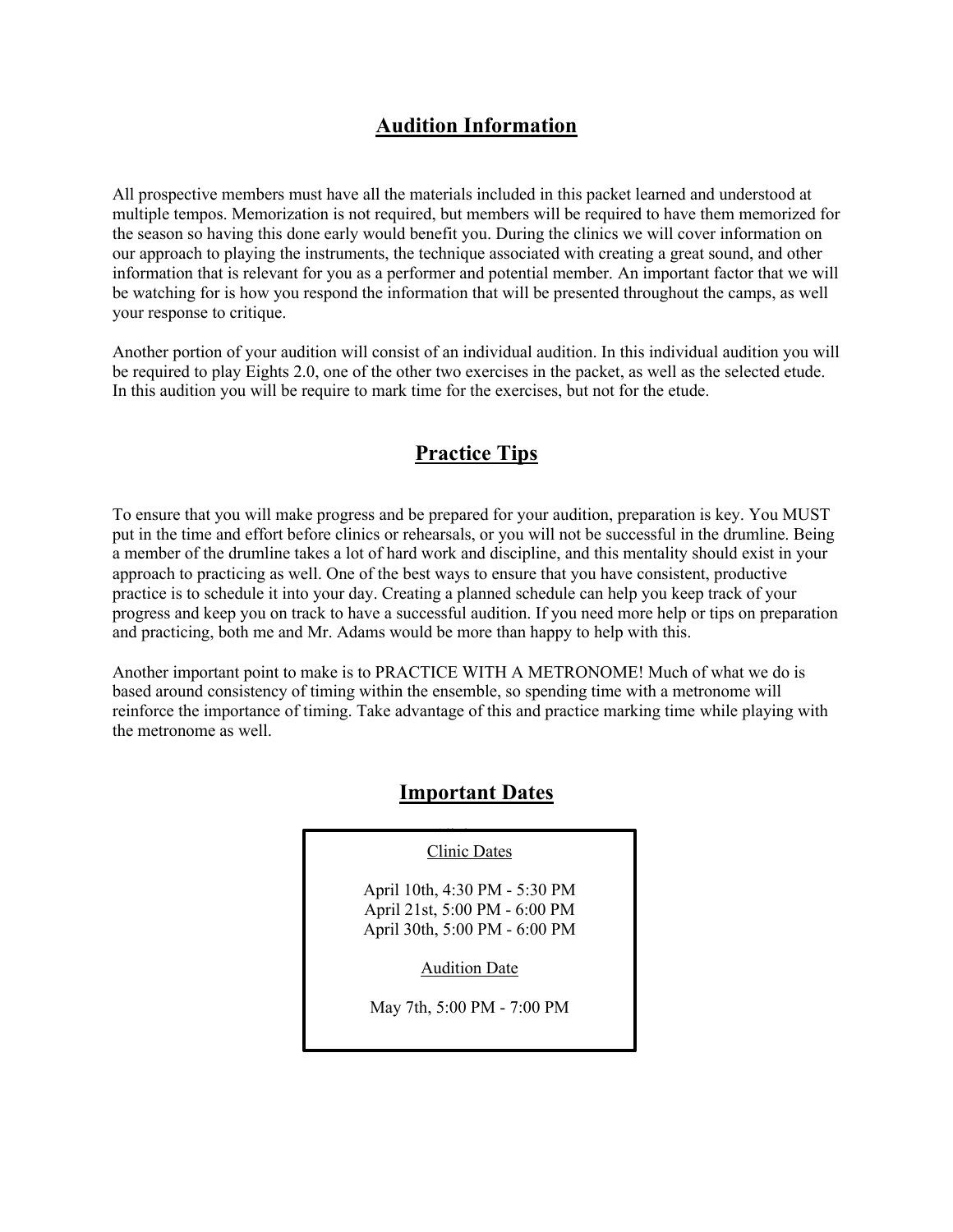## **F.D.T.U.**

As we approach our technique and learning the exercises in this packet, it is imperative that you are AS RELAXED AS POSSIBLE! All motions should feel natural and there should be no unnecessary tension that exists. The reason why we stress the idea of relaxation so much is because it allows you to properly develop your skills and the ensemble to create a consistent sound and technical understanding of how we play our instruments

**F.D.T.U.** stands for **Full** Stroke, **Down** Stroke, **Tap** Stroke, and **Up** Stroke. This system encompasses every single stroke type that we will be using throughout the season, both within our exercises and within our show music, cadences, and stand tunes. It is imperative that everything we do is referenced to this system as it defines our technique in a consistent way and ultimately aids in creating our overall sound as an ensemble. The "up" position is at a full 12-inch stick height, and the "down" position refers to a full 3 inch stick height.

#### **Full Stroke**

The stick should begin in the "up" position. With a relaxed grip, the player will rotate their wrist to allow the bead of the stick to strike the head. All tension should be avoided in this motion. When the bead strikes the head, the player should allow the stick to rebound back to the "up" position. The motion of the stick should not stop until it has reached the "up" position, and it should be natural and tension-free.

#### **Down Stroke**

Just like in the Full Stroke, the stick should begin in the "up" position. With a relaxed grip, the player will turn their wrist to allow the bead of the stick to strike the head. All tension should be avoided in this motion. When the bead strikes the head, the player should allow the stick to rebound to only the Tap height. Our tap height will be at 3" above the head of the drum, unless otherwise stated.

#### **Tap Stroke**

The stick should begin in the "down" position (tap height - 3"d) With a relaxed grip, the player will turn their wrist to allow the bead to strike the head. Once the bead strikes the head, the player should all the stick to rebound back to the original tap height. This stroke works very similar to the Full Stroke in sense of the motion and the force applied, the only difference being the stick height that is used.

#### **Up Stroke**

Just like in the Tap Stroke, the stick should begin in "down" position (tap height). With a relaxed grip, the player will turn their wrist the allow the bead of the stick to strike the head. The player should allow the motion to be natural, avoiding any tension in the arm or wrist. When the bead strikes the head, the player should allow the bead to rebound back to the "up" position.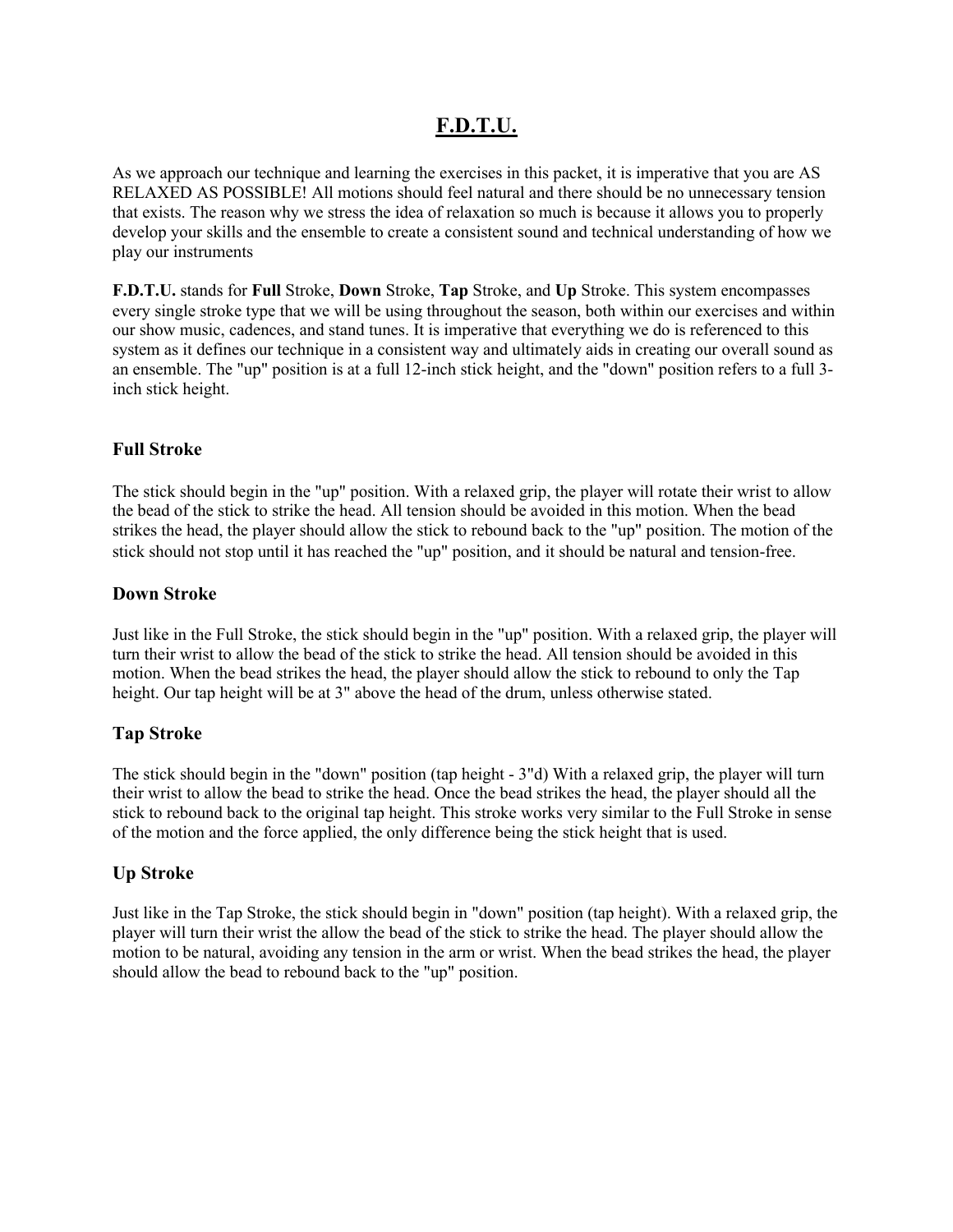### **Stick Heights**

As an ensemble we strive to create one collective sound, and one of the main approaches we use to achieve this is with controlling the heights of our sticks. This allows us to have defined dynamic levels as well as refines a key component of our visual appeal as well. Each measurement listed is to be understood as the vertical distance from the head to the bead of the stick. I will not be physically measuring your heights with a ruler or meter stick, but I will be able to tell when your heights are in the right position for each given dynamic.

| $\mathbf{p}$<br>$mp - 6"$ | - 3" ("down" position)     |
|---------------------------|----------------------------|
| $mf - 9"$                 |                            |
|                           | $f = 12$ " ("up" position) |
| ff                        | $-15"$                     |

## **Eights 2.0**

This will by far be the most important exercise we will work on throughout the season. This exercise is very simple in its construction and execution, but it contains many important concepts that are essential to our success as an ensemble. We will go into more detail through the camps and throughout the season, but one of the largest benefits that comes with this exercise is finding where you fit in the ensemble and balancing your sound to create one collective sound.

A large plus to its simple construction is the utilization of variations on top of the original exercise, which allows us to expand the concepts that we cover while still using the same exercise. We will utilize many variations throughout the season, and they will progress in difficulty as we grow as an ensemble.

#### \*TIP\*

The faster your tempo, the lower your stick height. The slower the tempo, the higher your stick height.

### **Double Beat**

This exercise works a lot on the relaxation in our muscles. To be able to successfully play this exercise, you must be able to have the maximum relaxation possible within your muscles, as this will allow the stick to freely rebound from the head of the drum and allow for the fullest sound possible. There is also an element of groove built into this exercise, which is intended to aid in the feeling of relaxation.

There is a level of challenge that comes with this exercise that may not be expected, but the benefits of mastering it are exponential.

\*Note\* Any accents that are notated for the bass drums in this exercise are to be played as rim clicks.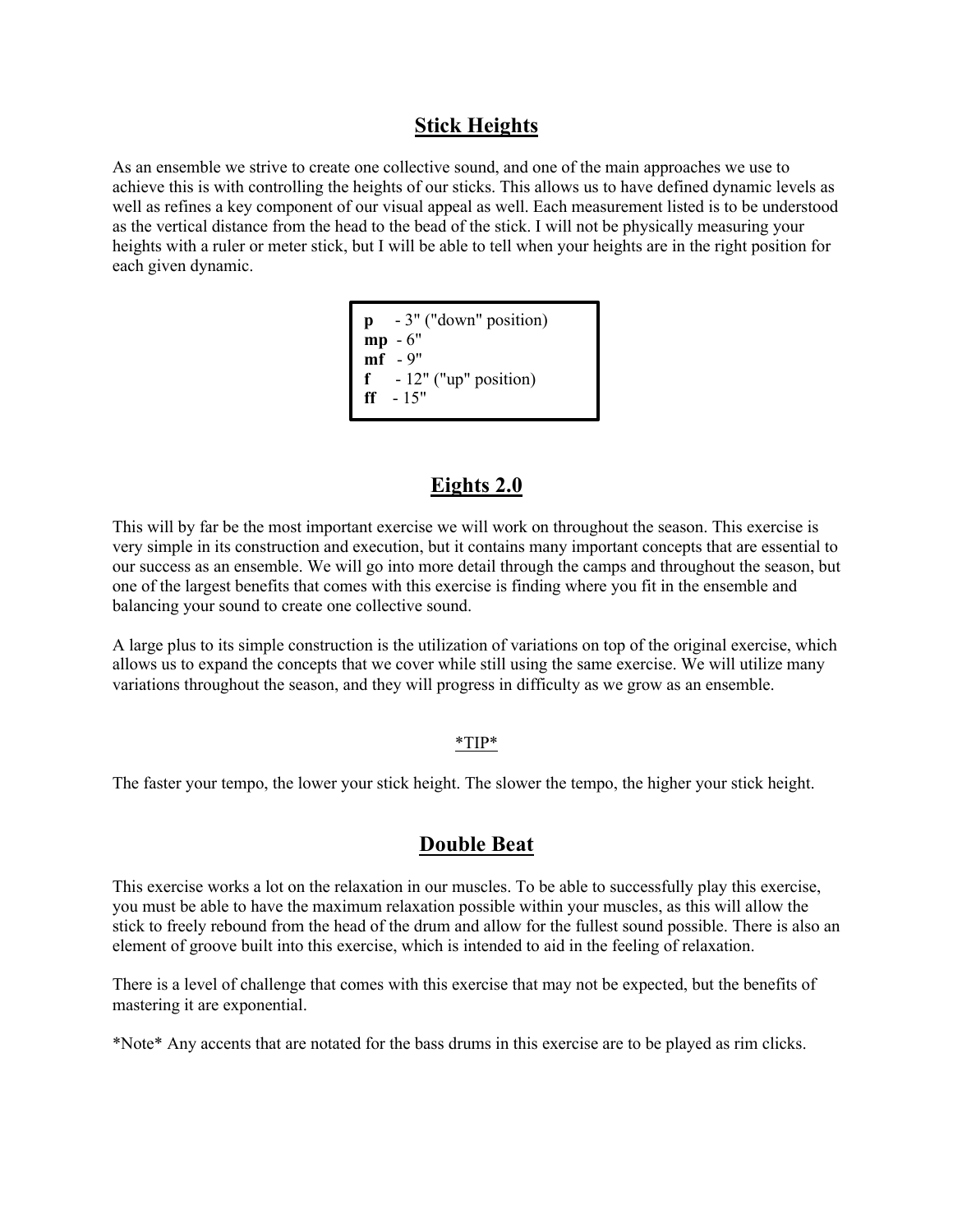### **Triplet Rolls**

This exercise focuses mainly on our roll quality and consistency of our double-stroke rolls. Double-stroke rolls are one of the most difficult skills to master and are also one of the hardest things to play cleanly as an ensemble. This exercise is written in a very simple form, one that allows us to not only focus on the small nuances that make up a double stroke roll but also allows us to compose variations that will alter the difficulty and skill being worked on.

The key to this exercise is relaxation. Our tendency as percussionists and as humans is for our muscles to tense up when we feel anxiety or are challenged by something. All tension will do is cause your rolls to sound choked and condensed, rather than full and even sounding. Finding an extreme level of relaxation is essential to this exercise, as well as everything else we do as a percussionist.

#### \*TIP\*

Your approach to how your hands and arms move should not change when switching from single-stroke to double-stroke rolls. The only factor that will be changing is how we control the rebound of the stick that happens from the initial stroke.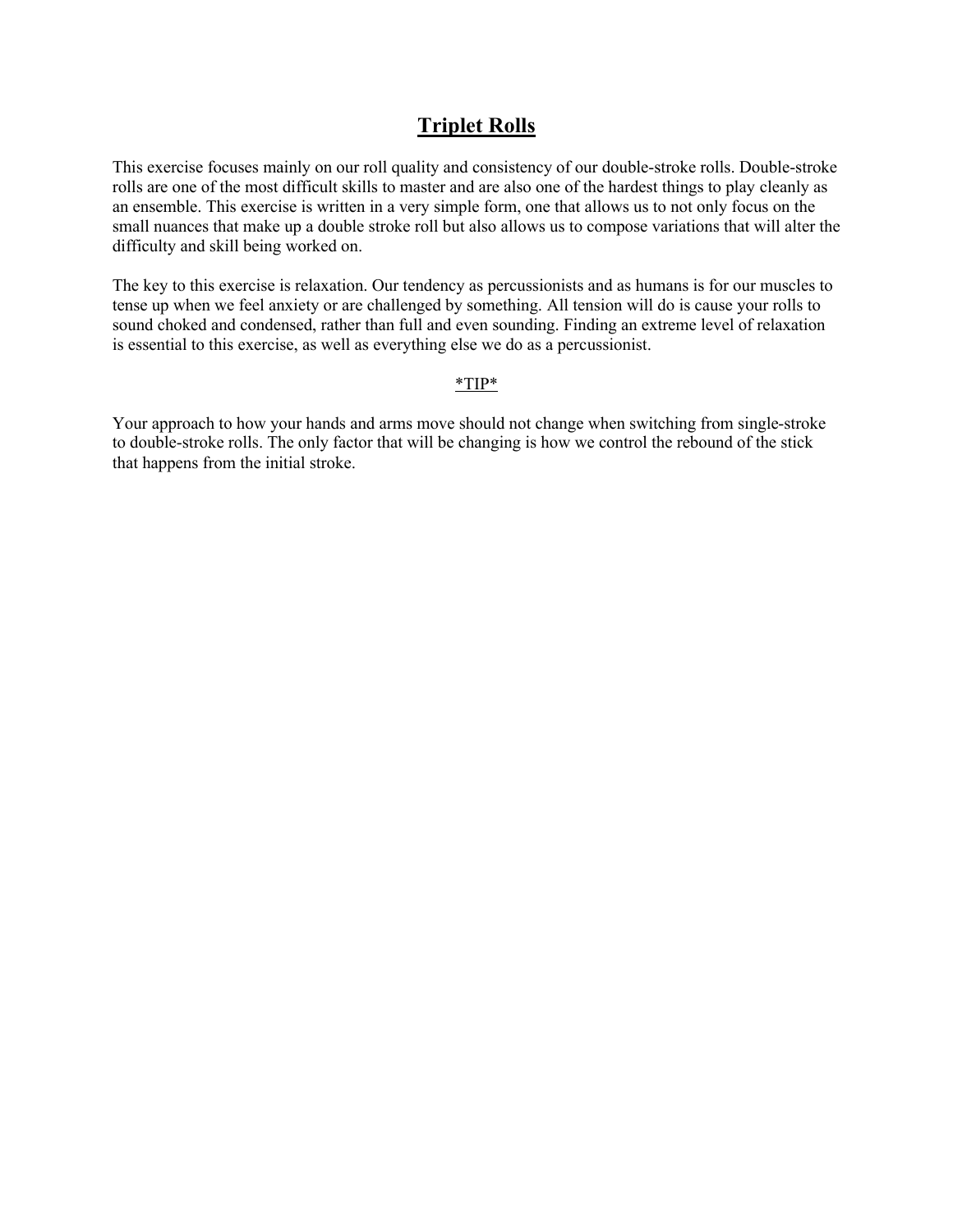## Eights 2.0

Clayton Garner MHS 2020







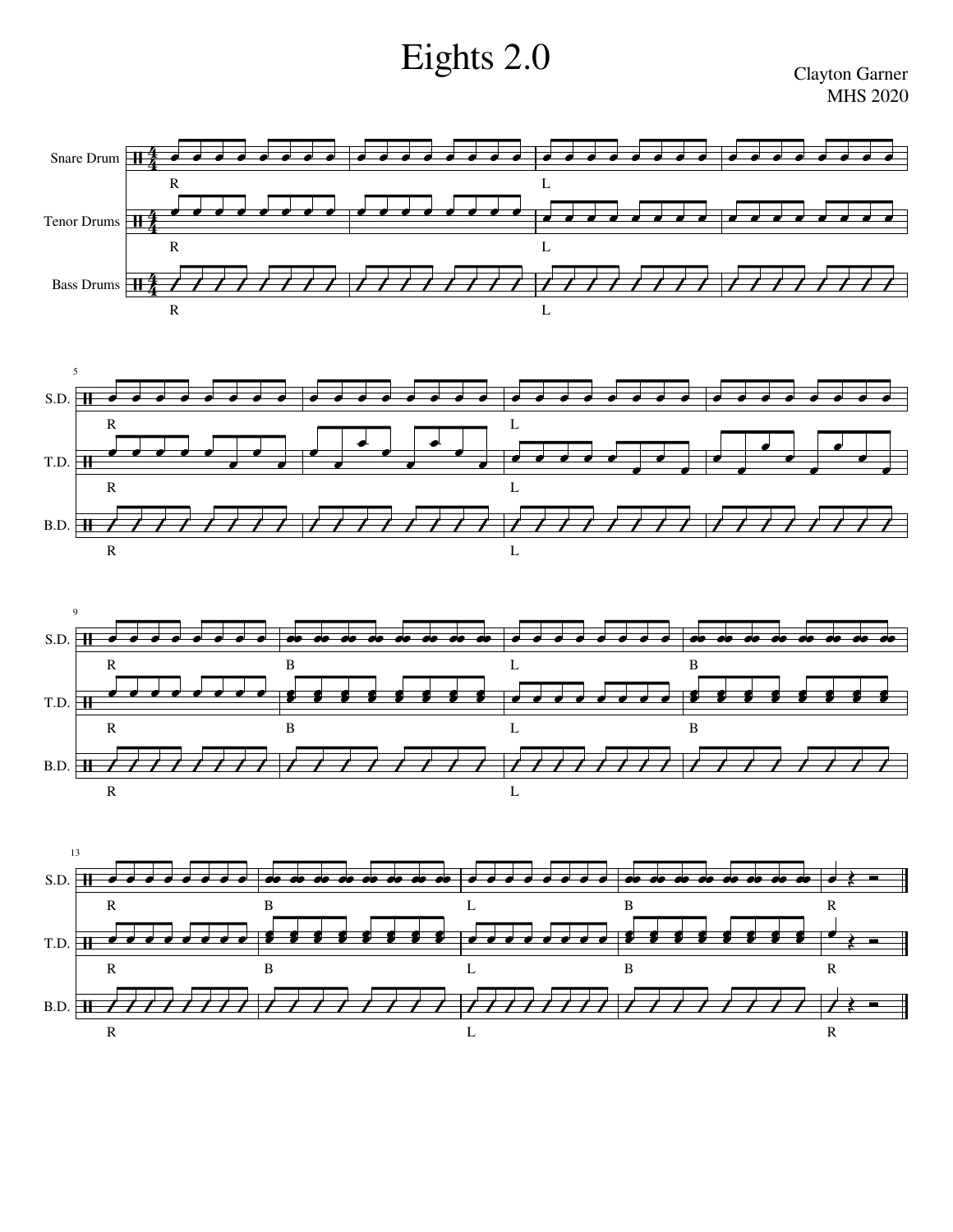# Eights 2.0

Clayton Garner Variation I MHS 2020







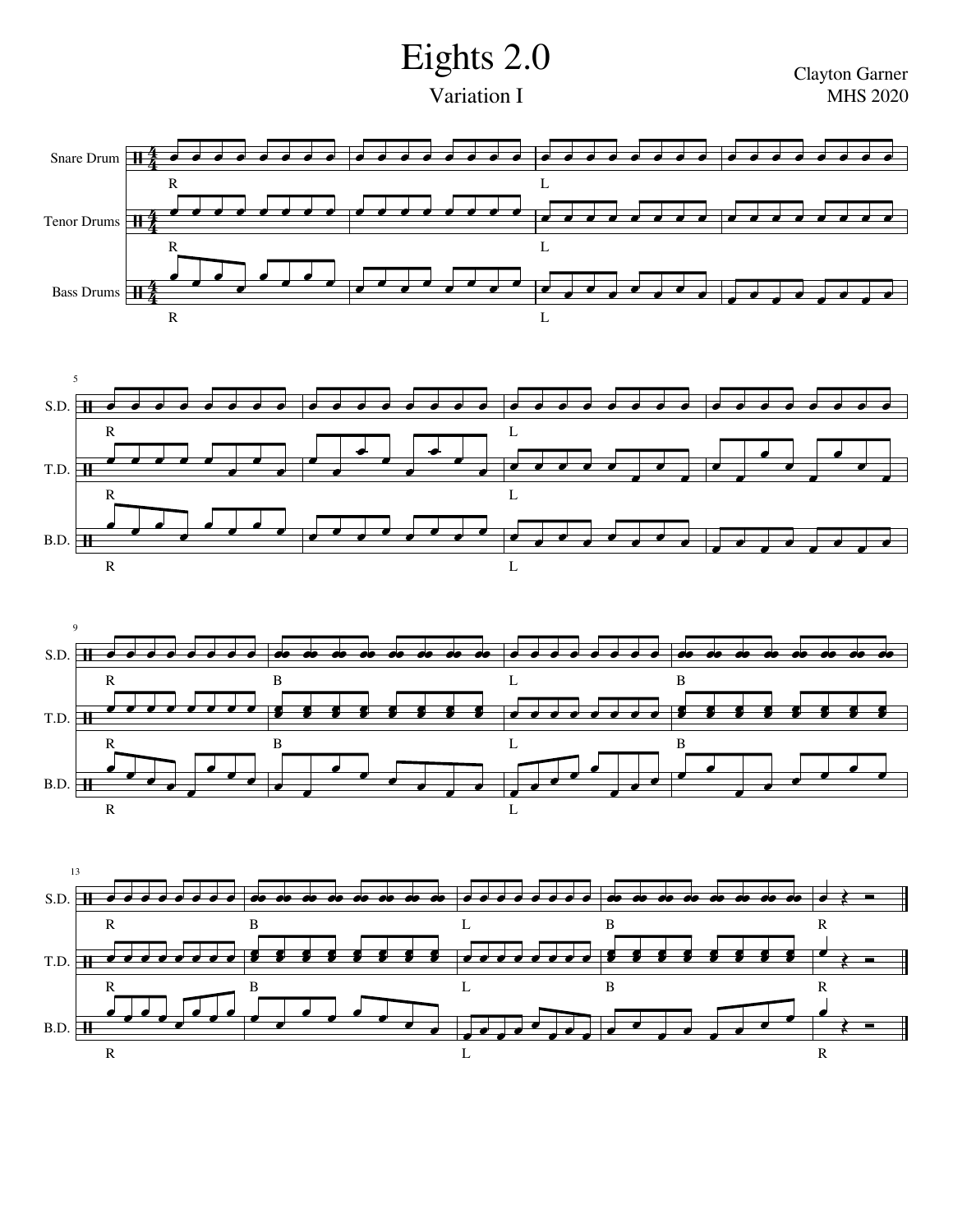## Double Beat

Clayton Garner MHS 2020

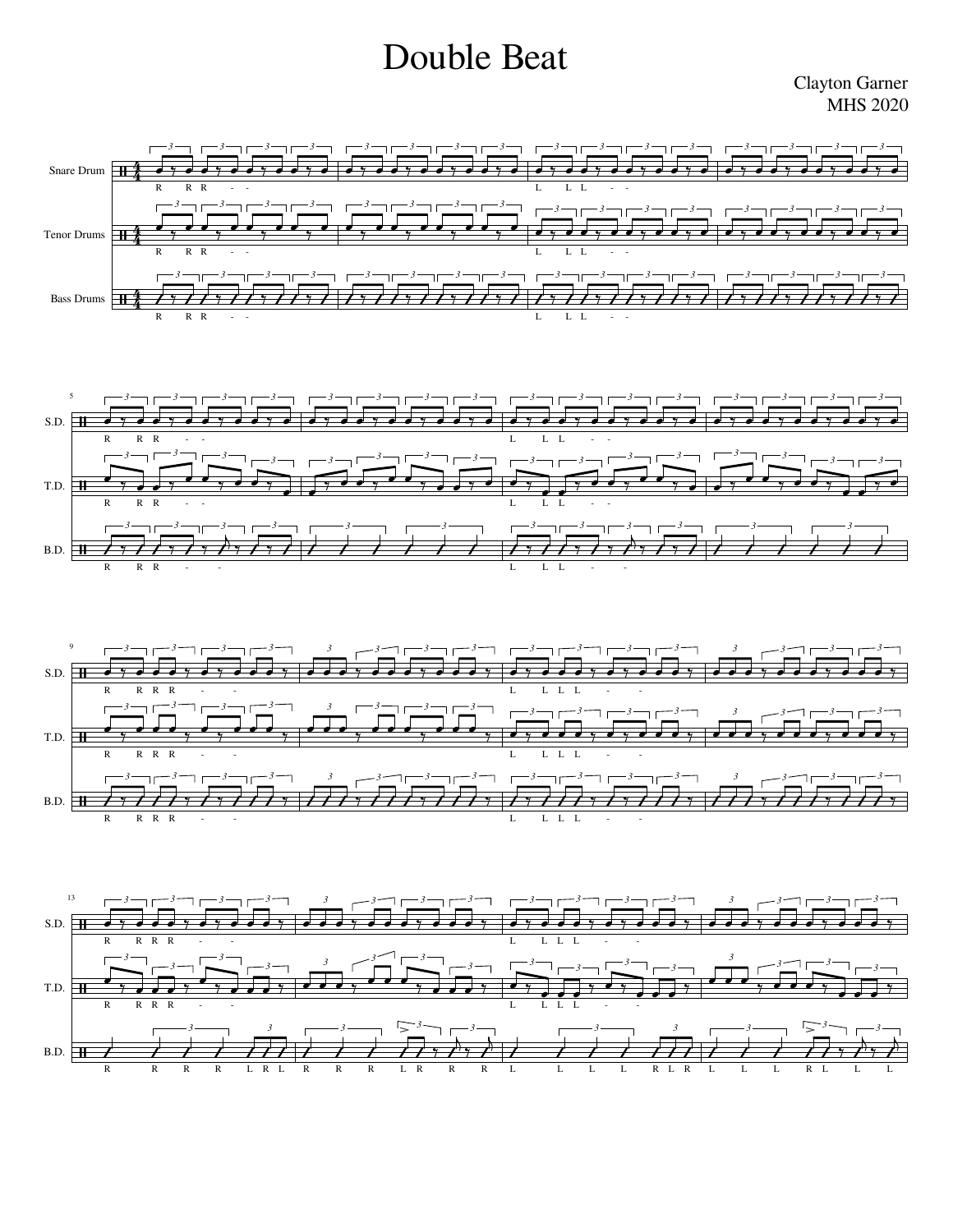